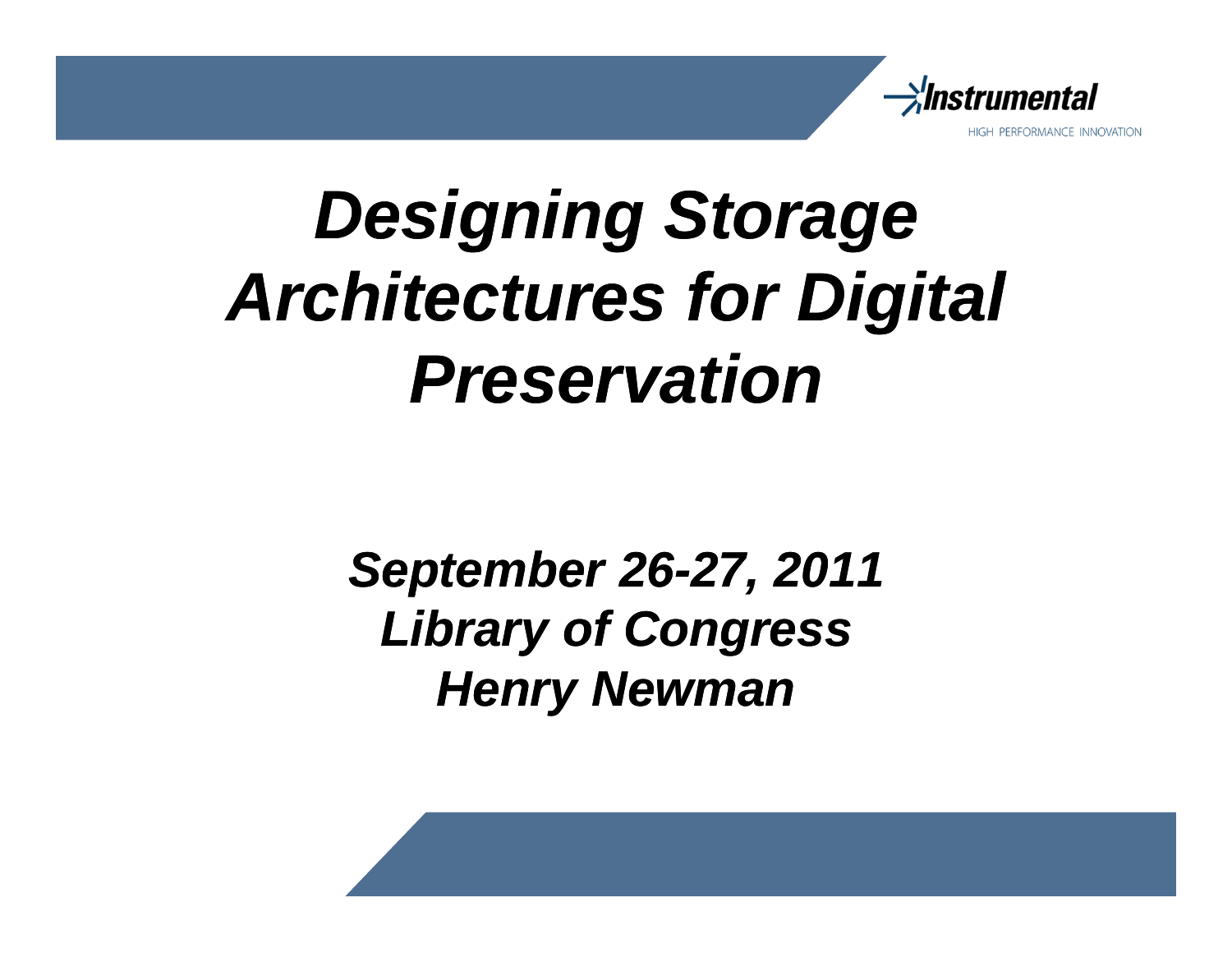# **Community Challenges**



- Hardware
	- Performance growth slower than the growth of data
- Software
	- Limited by POSIX framework and per file and file system standards that have not changed and are not going to change
- Nomenclature failure
	- Preservation community (librarians and archivists) discuss preservation completely differently than IT people and/or vendors
		- Vendors use different "9" counts
		- Librarians use "data loss" or "no data loss"
- Technology Costs
	- The TCO of digital preservation is not well understood
	- Lots of hidden costs and impacts
		- New technology might be "cool" but generally higher costs for people to architect and deploy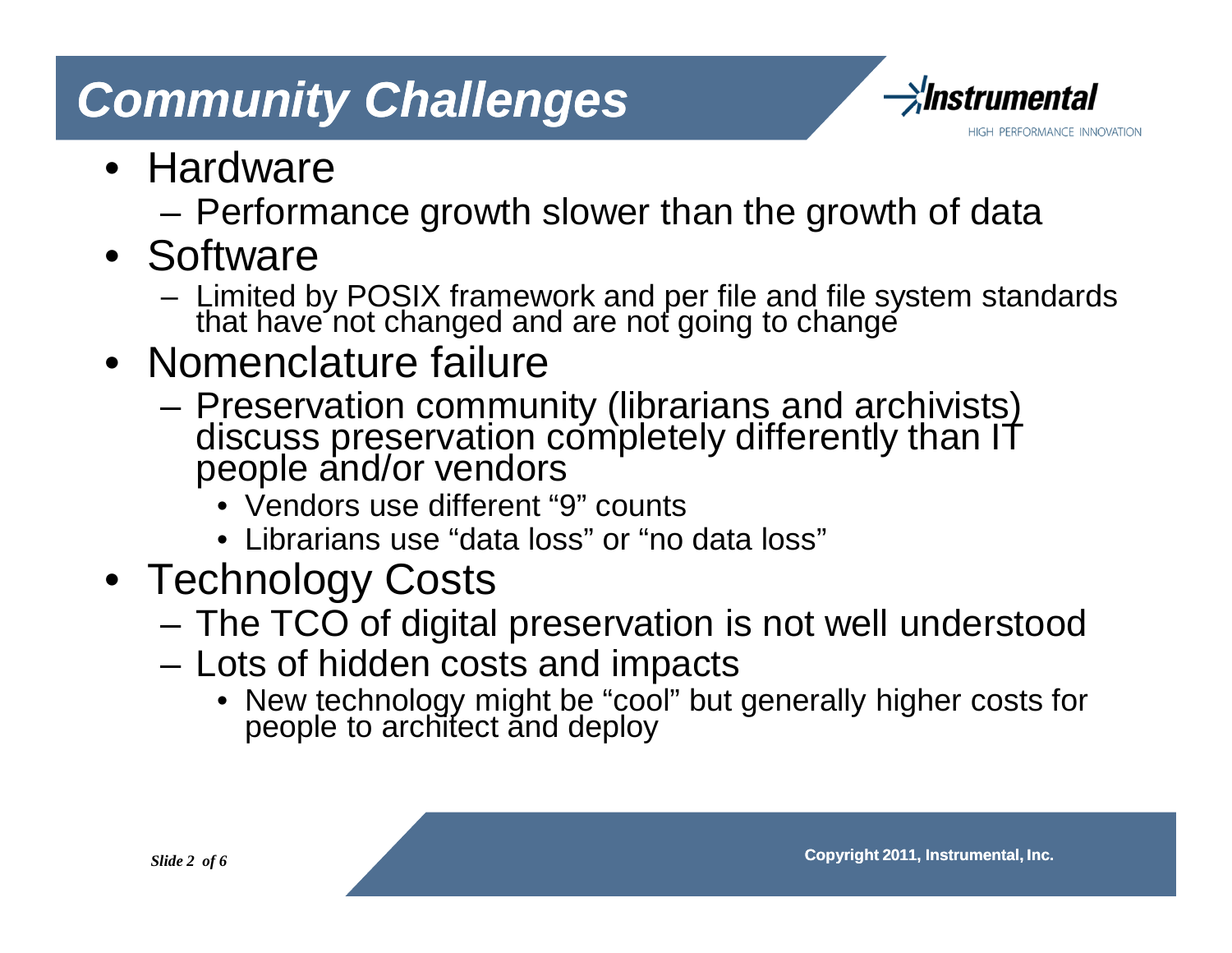### **Hardware Technology**



- Cores increasing faster any other component
	- Per core memory bandwidth is dropping as core counts increase and checksums require memory bandwidth
- Memory bandwidth has not and is not expected to scale with CPU core counts
	- Both needed for data validation and checksums
		- DDR-3 memory performance has not scaled with CPU performance increases
- Reliability of technology is not improving
	- Hard error rates for datapath (CPU, memory, buses, storage …)
	- Undetectable error rates (error not detected in hardware)
		- Exception is T10 PI/DIX which adds a checksum byte to each SCSI packet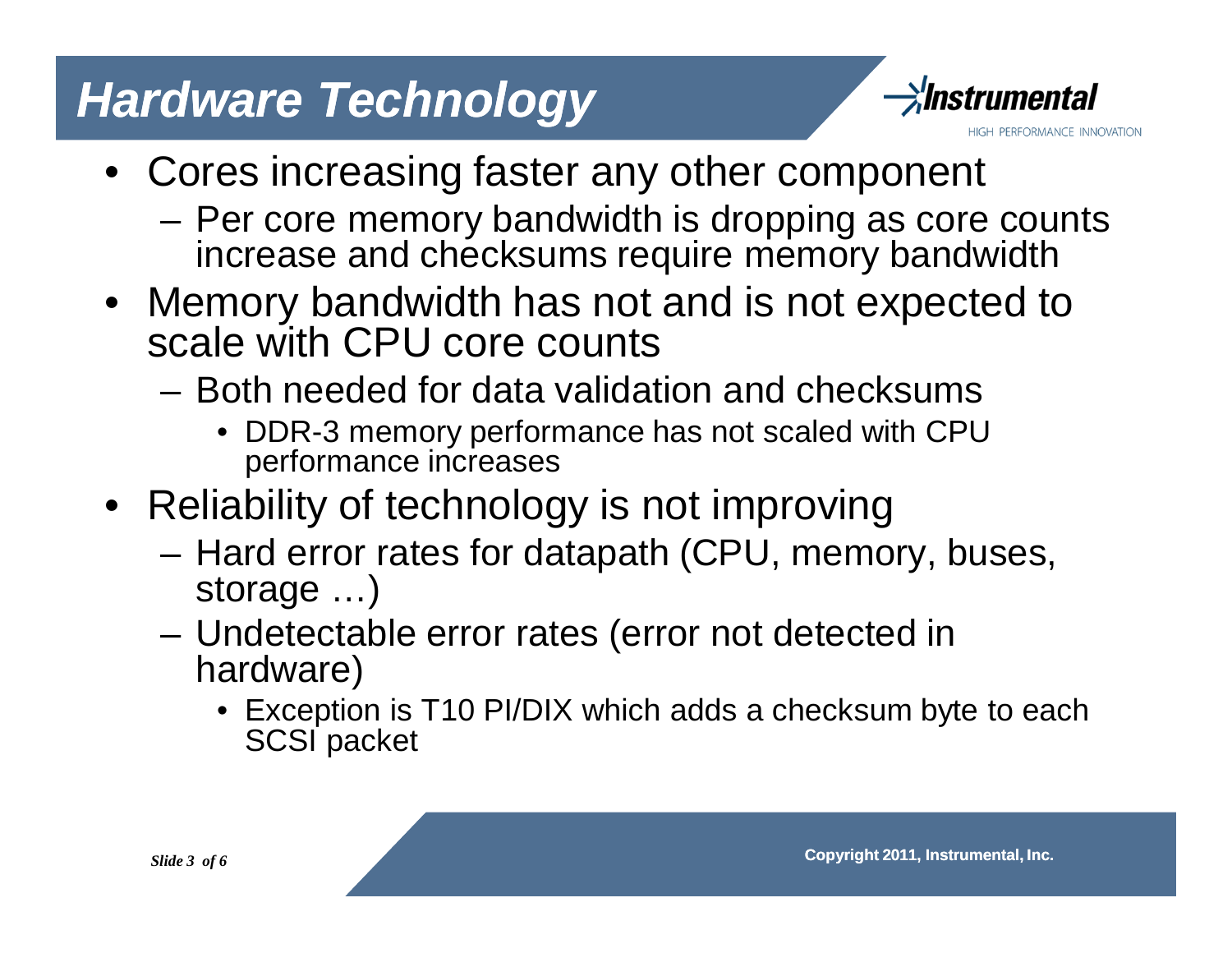# **Software Technology Changes**



- No standards for checksum management
	- Critical for digital presentation whether data is in a cloud or not
		- Nothing in POSIX and nothing planned
- No OS standards for long term preservation
	- No per file error correction
	- No standards for digital preservation data access
		- Every HSM is different and no real standards
	- No standards for migration either local or cloud
		- How do you migrate 100 PBs from vendor A to B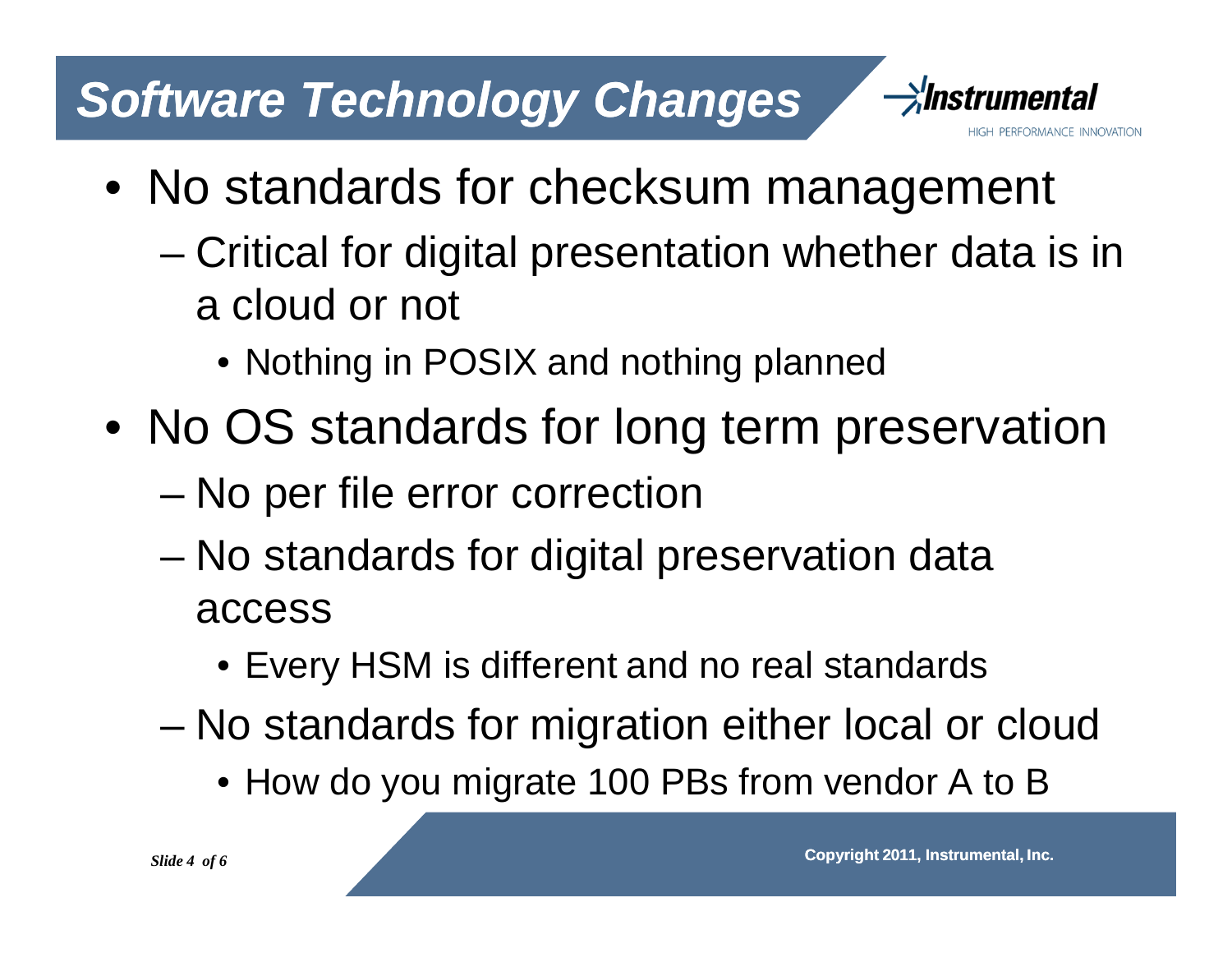#### **Example: 200 PB Archive**



PERFORMANCE INNOVATION

- No common areas of discussions between technology people and the library/archivist **community** 
	- Expectation of data loss by technologists and no data loss by library/archivists
- No one can calculate the reliability of data in an archive with any accuracy given a significant amount of information is not published
	- Best we can do is an estimate of reliability
		- Too many factors to evaluate like what I call the sprinkler errors
- No vendor nor IT professional will ever provide 100% data reliability for even 1 PB data
	- But what is the number of 9s they will provide?
	- But what is the cost for adding 1 more 9?